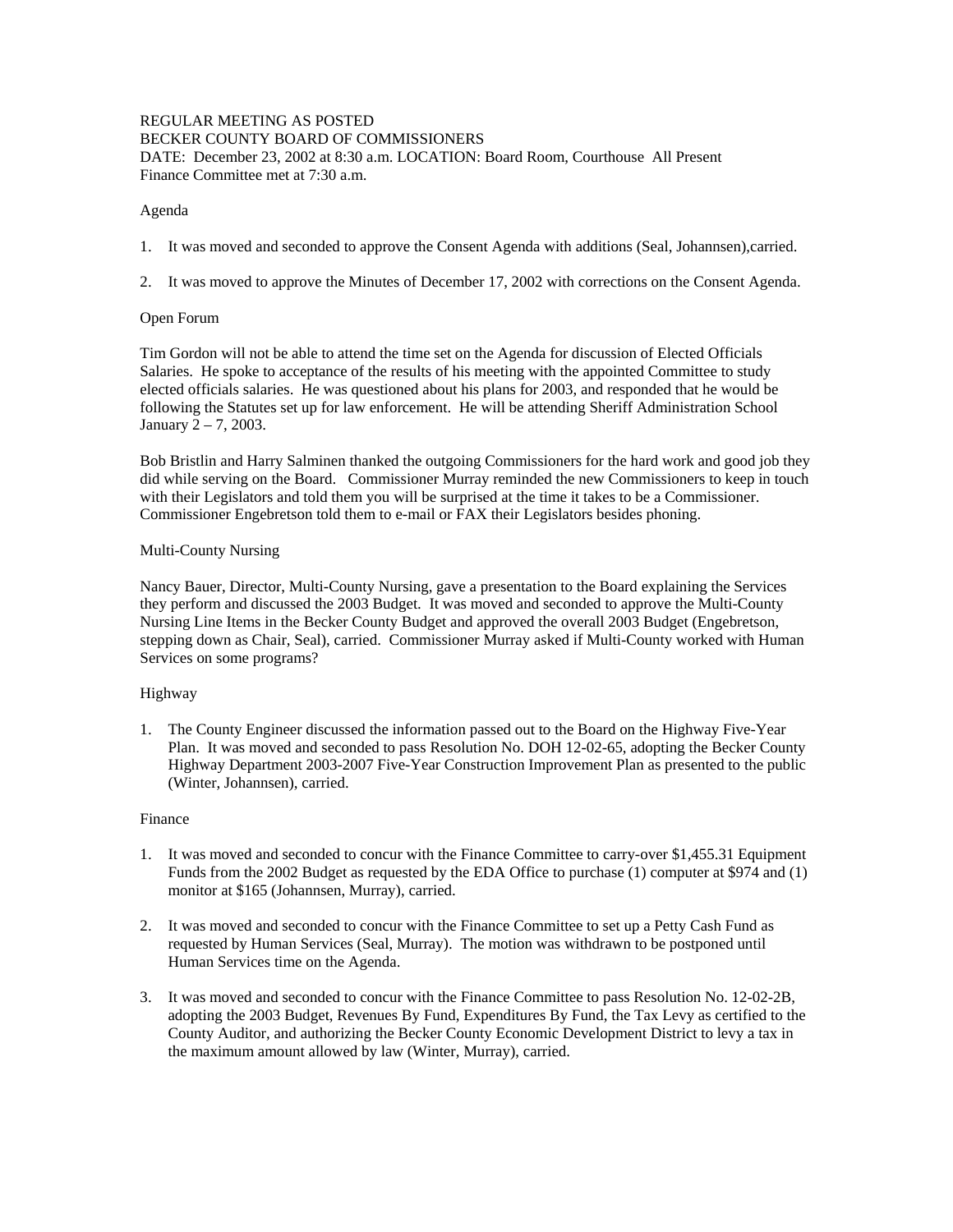- 4. It was moved and seconded to concur with the Finance Committee to approve the special tax levy as certified to the County Auditor for collection for the Year 2003 as .0144% of taxable market value, estimated to be \$261,740 (Winter, Murray), carried.
- 5. It was moved and seconded to concur with the Finance Committee to approve the Budget Amendment to move funds from the Administrator and Sheriff's Budgets to cover over-runs in the Emergency Management Budget (Murray, Winter), carried.
- 6. It was moved and seconded to concur with the Finance Committee to approve to pay the Ag Inspector's claim for mileage. This was a late submission and a letter will be sent reminding that bills should be reported on a timely basis (Murray, Seal), carried.
- 7. It was moved and seconded to concur with the Finance Committee to approve the Claims as presented (Murray, Johannsen), carried.
- 8. The request from the IT Department for a computer for Extension is postponed until sometime after January 29, 2003 when Al Rasmussen can attend.
- 9. Timeliness of Deposits was discussed, and it was stressed that timelines be followed.
- 10. Keith Brekken presented a copy of the Open Meeting Law for the Board and discussion followed about classification of e-mail.

#### Assessor

1. The following abatements were approved on the Consent Agenda:

# 2002 Tax Payable

| Parcel #    | Twn/City       | Amount | Reason    |
|-------------|----------------|--------|-----------|
| 20.0286.000 | Maple Grove    | \$292  | Homestead |
| 49.2542.219 | Detroit Lakes  | 120    | Homestead |
| 51.8203.000 | Lake Park City | 270    | Homestead |

### Commissioners

- 1. Reports & Correspondence: a. W.E Law Enforcement Meeting, Joe Evans, County Attorney.
- 2. Appointments: None at this time.
- 3. It was moved and seconded to pass Resolution No. 12-02-2D, authorizing the Mayor and the City Administrator of the City of Detroit Lakes to act as the authorized representatives of Becker County, State of Minnesota and the Detroit Lakes/Becker County Airport Commission for requesting state and federal grants and signing agreements on behalf of the owners and the same are hereby authorized and directed to execute and affix their signatures to any and all required documents pertinent thereto, and all amendments thereof (Murray, Seal), carried.
- 4. It was moved and seconded to pass Resolution No. 12-02-2B, approving the schedule of board meetings for 2003, and any deviation or addition to this schedule will be advertised and posted by the County Administrator as required by MN Statute (Murray, Winter), carried.
- 5. Personnel. The meeting was Closed at 10.42 a.m. to discuss a Grievance. The Meeting was Opened at 11:00 a.m. It was moved and seconded to authorize Nancy Grabanski, Director, Human Resources, to process the Settlement Agreement with Teamster's Local No. 320 and to authorize the Board Chair to sign the Settlement Agreement (Seal, Johannsen), carried.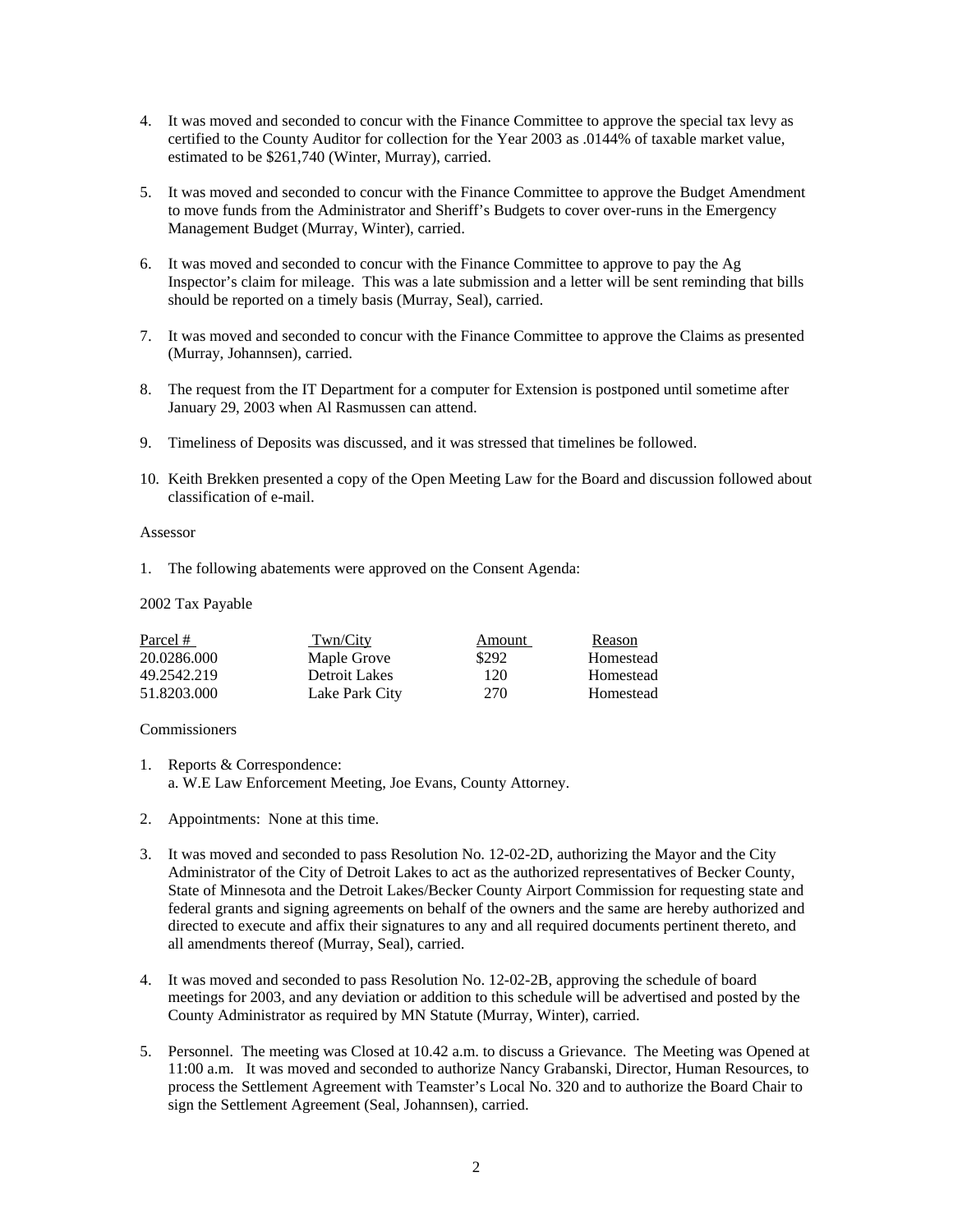- 6. It was moved and seconded to approve to hire a part-time employee in the Recorder's Office for 6 months at 32 hours a week, benefits to be pro-rated at 80%. At the end of the 6 months, this employee would go to full-time status. Commissioner Murray commended Darlene Maneval for doing a good job on the presentation (Winter, Johannsen), carried.
- 7. It was moved and seconded to pass Resolution No. P 12-02-2 ratifying the County Auditor, Treasurer, Sheriff and Recorder's salaries upon review and discussion with each of the elected officials regarding their duties, education, qualifications and experience. The base salary of the elected officials for 2003 are as follows: County Auditor \$58,000; County Sheriff \$57,000; County Treasurer \$53,500; County Recorder \$43,800. Additionally, the County Auditor has agreed to forego annual salary determinations for the years 2004, 2005 and 2006. The Auditor will receive a 3% increase in 2004, and will receive the same general increase as negotiated with the bargaining units for 2005 and 2006 (Murray, Winter), carried. The Board commends those working on the salary review.
- 8. It was moved and seconded to approve Resolution No. P 12-02-2, ratifying the Commissioner's salary for 2003 (Murray, Seal). The new Commissioner's elect Bob Bristlin, Harry Salminen, and Dave Seaberg were not comfortable with taking the raise for 2003. The motion was withdrawn. It was moved and seconded to have the Commissioner's salaries remain the same for 2003 (Seal, Winter), carried.

# Planning & Zoning

- 1. It was moved and seconded to approve the Agenda as presented (Winter, Seal), carried.
- 2. It was moved and seconded to rescind the motion of January 9, 2001 ordering a Discretionary EAW for the proposed Rolling Oaks Subdivision on Big Sugar Bush Lake as Taylor Investment Corporation has withdrawn their request to rezone and for a preliminary plat application that was submitted to Planning & Zoning on October 3, 2000 (Winter, Murray), carried.
- 3. Planning Commission Minutes (PC) of December 17, 2002:
	- 1) FIRST ORDER OF OLD BUSINESS: It was moved and seconded to concur with the findings of the PC to approve the Final Plat of Little Floyd Lake Estates because it does meet the criteria of the Zoning & Subdivision Ordinance (Murray, Seal), carried.
	- 2) SECOND ORDER OF OLD BUSINESS: It was moved and seconded to concur with the findings of the PC to approve the Preliminary Plat of Vizsla Beach for 16 lots and change of zone from agricultural to residential because it does meet the criteria of the Zoning Ordinance and Subdivision Ordinance (Seal, Murray), carried.
	- 3) FIRST ORDER OF NEW BUSINESS: Randy and Shelia Blanford. Sugar Bush Twp. It was moved and seconded to concur with the findings of the PC to approve a conditional use permit (Johannsen, Murray). Motion failed. It was moved and seconded to approve a conditional use permit to allow (6) full hookups in Tier #1; (7) additional RV sites in Tier #2; to make full hookups on the existing (3) primitive sites north of the tennis courts; to develop (24) full hookups sites in Tier #3; and to remove the stipulation of "no storage on campsite property from December 1, to March 31 on the Conditional Use Permit Document #416910, based on the findings that the Conditional Use Permit will not harm the use and enjoyment of other property and will not impede the normal development of other areas. The Board also finds that granting the conditional Use Permit will not promote pollution of the lake; that the visibility of structures will be limited, that the site is adequate for on-site sewage treatment and that any watercraft issues have been addressed (Winter, Murray), carried. Johannsen voting nay, Engebretson voting nay, 3-2 vote.
	- 4) SECOND ORDER OF NEW BUSINESS: Joe & Dawn Hanson, Shell Lake Twp. It was moved and seconded to concur with the findings of the conditional use permit to allow a commercial activity consisting of a photography studio in an agricultural zone based on the fact that the use is permitted with a conditional use and is not detrimental to the surrounding area (Murray, Seal), carried.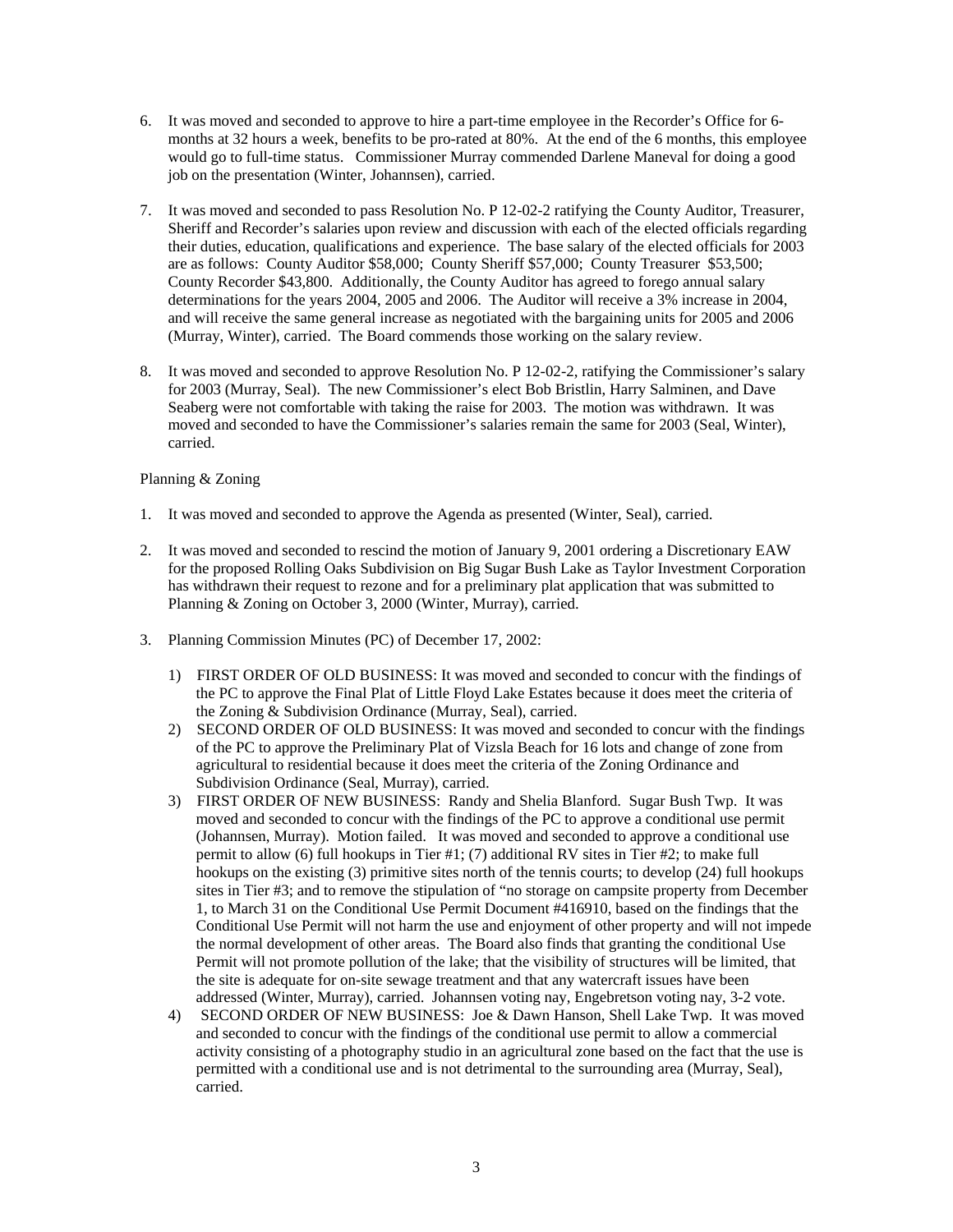- 5) THIRD ORDER OF NEW BUSINESS: Glacier Resources. Detroit Twp. It was moved and seconded to concur with the findings of the PC to ask for an Environmental Assessment Worksheet to be completed by the applicant (Winter, Seal), carried.
- 6) FOURTH ORDER OF NEW BUSINESS: Robert Larson. Cormorant Twp. It was moved and seconded to approve a Conditional Use Permit to allow a mechanical repair facility as outlined in the business plan submitted with the application based on the fact that the use is allowed by a Conditional Use Permit with the stipulation that there be no outside storage of vehicles. An amendment was proposed by Commissioner Johannsen that outside storage was approved with proper screening. This amendment failed for lack of second. (Winter, Johannsen), carried.
- 7) FIFTH ORDER OF NEW BUSINESS: Marc Muscatell, Erie Twp. It was moved and seconded to concur with the findings of the PC to amend Conditional Use Permit Document #436082 to include boat, trailer and dock distribution; boat storage and winterizing, as well as the current permitted uses in Document #436082 based on the fact that the uses as permitted with a Conditional Use Permit (Seal, Murray), carried.
- 8) SIXTH ORDER OF NEW BUSINESS: Tentative date for the next informational meeting is Thursday, January 16, 2003 at 8:30 a.m., Zoning Office.

#### Human Services

- 1. It was moved and seconded to approve the Agenda with additions (Murray, Johannsen), carried.
- 2. The Human Services and Transit Claims were approve on the Consent Agenda
- 3. It was moved and seconded to approve the Purchase of Services Contracts for Lakes Homes & Program Development that cover the operation of the West Home, Hidden Hills and their Waivered Services Agreements which cover Lakes Homes in Mahnomen, Becker and Otter Tail counties; the DAC 2003 Contracts for Day Training, Waivered, and Semi-Independent Living Skills Services for Becker County clients (Johannsen, Seal), carried.
- 4. Public Assistance Applications were discussed.
- 5. It was moved and seconded to increase the Transit Storage Lease increase from \$430 to \$450 (Seal, Murray), carried.
- 6. The Petty Cash Fund was reviewed and no action was taken.
- 7. There was discussion of donations made from area businesses for presents to be distributed to needy children for Christmas.

Environmental Services

- 1. It was moved and seconded to approve the Agenda as amended (Seal, Murray), carried.
- 2. It was moved and seconded to approve the Solid Waste Haulers Contracts for 2003 annual licensing (Johannsen, Seal), carried. Waste Management Aune Sanitation C & J Lake Service Metro Disposal Fuchs Sanitation Hough Inc. White Earth Sanitation Ballard Sanitation
- 3. Dan Holm reported on the success of receiving the Composting Grant from the Earth Machine Company. Sandy Gunderson was instrumental in this grant application to allow Becker County to invite Earth Machine Company to the area to sell composters and support a strong educational component for the composting project and \$6,160 will be available to the Environmental Services Department for educational activities including salary for Sandy Gunderson when working with schools and special events having a composting element.